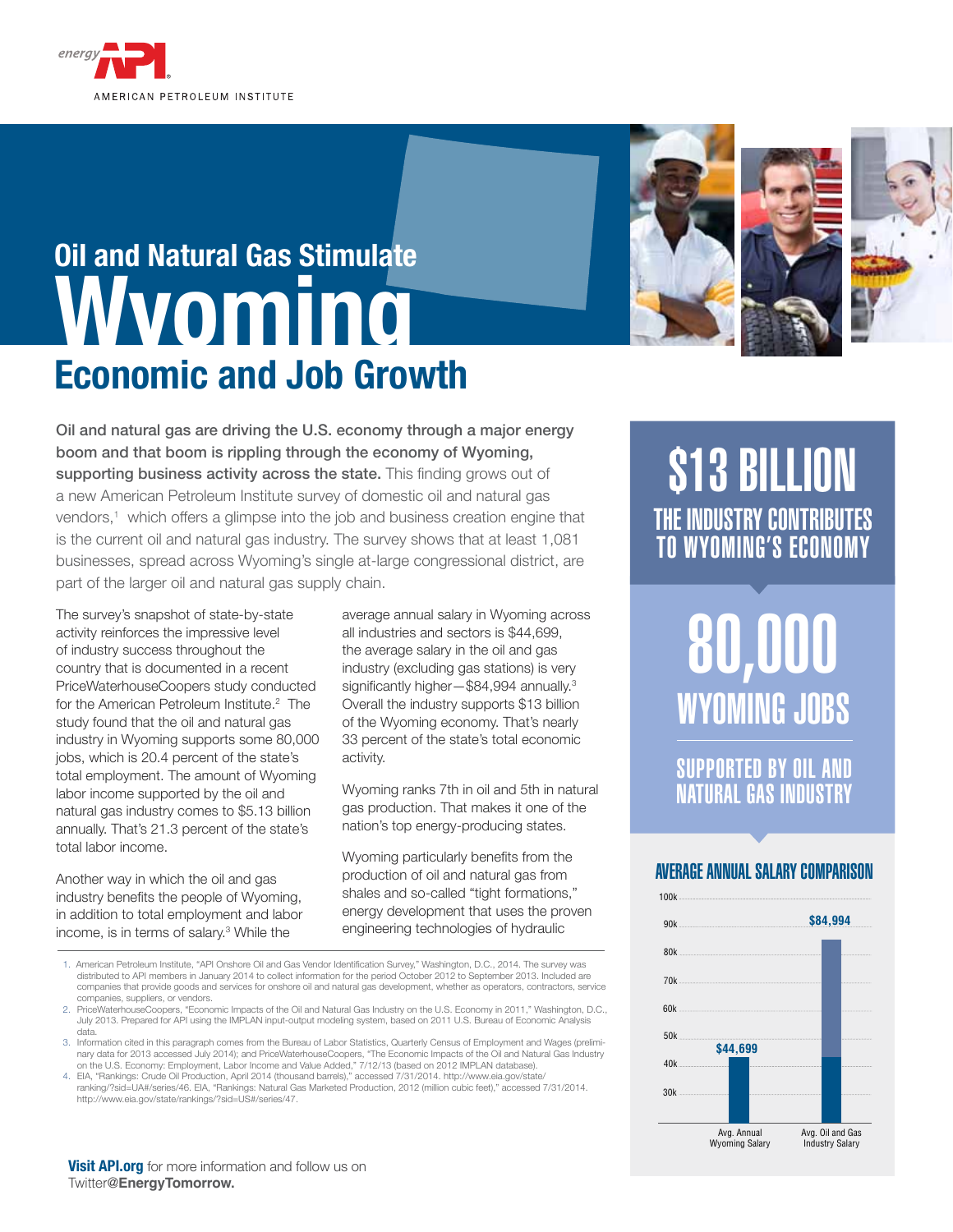## **State: Wyoming**

#### Vendors by Congressional District

| <b>Congressional District</b>     | <b>Total</b> |
|-----------------------------------|--------------|
| Congressional District (At Large) | 1.081        |
| <b>Grand Total</b>                | 1.081        |

## **Wyoming Vendors by Congressional District**

District Location ●



#### Vendor Profile7

#### Big Horn Environmental Consultants

Big Horn Environmental Consultants (BHEC) works with all the energy development stakeholders, including private landowners, companies, and land managers, in developing infrastructure plans that maintain compliance with existing federal and state wildlife regulations and encourage persistence of sensitive species, for example, the greater sagegrouse and raptors. Company planning helps to conserve important habitats, while achieving economically viable resource extraction, such as coal bed, natural gas, deep oil wells, and mining of minerals.

Information collected during wildlife surveys provides key information to help land managers determine the best siting for infrastructure used by projects. Mapping of sensitive species' nest locations and important seasonal habitats results in survey information that can also be useful for early-stage planning of potential lease holds. In addition, company data help identify additional costs and clarify the complexity of permitting for new projects.

Company clients have benefited from survey information to become informed about locations that have sensitive wildlife issues, thereby avoiding costly delays while developing siting and construction plans. Big Horn has found that "The oil and gas industry people involved in permitting and developing locations genuinely strive to have the least possible impact on wildlife and other resources."

In addition, Big Horn's support of the oil and gas industry provides income for seasonal employees every spring and summer, when the majority of the wildlife survey work occurs.

**Top Cities**

Gillette = 208  $Casper = 197$  Rock Springs = 105  $Riverton = 76$ 

Sources: Esri, DeLorme, NAVTEQ, TomTom, Intermap, increment P Corp., GEBCO, USGS,FAO, NPS, NRCAN, GeoBase, IGN, Kadaster NL, Ordnance Survey, Esri Japan, METI, Esri China (Hong Kong), and the GIS User Community

fracturing, or "fracking," and horizontal drilling. Total jobs supported by these activities in Wyoming reached 17,834 in 2012. That job total is projected to climb to 26,639 in 2020 and to 34,459 in 2035.<sup>5</sup>

And Americans, including the people of Wyoming, get it. A telephone poll of 1,012 registered voters across the country, conducted on behalf of the American Petroleum Institute, found that 77 percent of Americans, regardless of party affiliation, support increased production of oil and natural gas resources located in the United States.<sup>6</sup>

5. IHS Inc., "America's New Energy Future: The Unconventional Oil and Gas Revolution and the U.S. Economy," Washington, D.C., December 2012.

6. "What America is Thinking on Energy Issues."http://www.api.org/news-and-media/news/newsitems/2014/july-2014/voters-say-usshould-do-more-to-develop-oil-natural-gas" the results of a national poll conducted by Harris for API July 10-13, 2014. Click on "national poll" to see how percentages of voters answered this and other questions.



#### **To find out more, visit API.org**

for more information and follow us on Twitter@**EnergyTomorrow.**

 7. From the 2014 "API Onshore Oil and Gas Vendor Identification Survey" returns.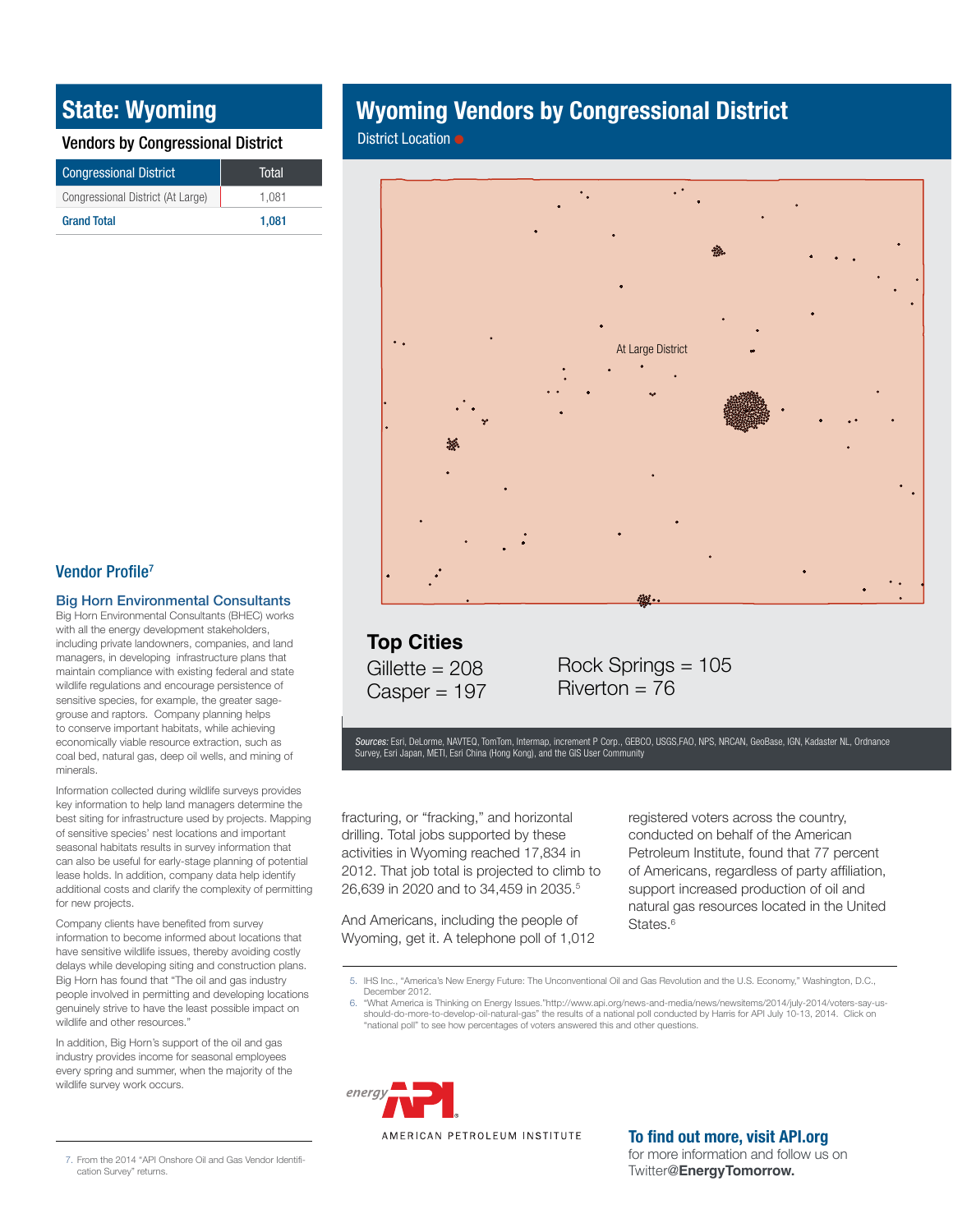#### Congressional District (at Large)

2 M Construction, Inc 4U Fencing & Landscaping, LLC 609 Consulting, LLC 609 Consulting, LLC A D Martin Lumber Company, Inc A Star Contracting A&D Oilfield Dozers, Inc A&E Flow Testing, LLC A&S Water Service, Inc A&W Hotshot & Oilfield Service, LLC AAA Services, Inc Aaron's Water Services, Inc. ABM Well Service AC Egbert Water Service, Inc Ace West N2 Pumping, Inc ACR Consultants, Inc Action Lock & Key Aero Plus, LLC Air Control Specialists Airgas On-Site Safety Services, Inc Alco Mobile Storage Alignment Pros, Inc All Around Field Services, LLC All Service Lysite, Inc Allen & Crouch Petr Engineers Allen Inspection Services Alliance Drilling Tools, LLC Alltrans, Inc Alsco American Linen Division Alta Construction, Inc Altitude Land Consulting PC Always Be Clean Ameri Tech Equipment Co American Colloid Company American Compressor Solutions,  $\Box$ American Filter Clean American Mobile Research, Inc Amigos Equipment Corporation Anchor Environmental Anchor Services, Inc. Anderson Seismograph Bit Anticline Disposal, LLC Apex Surveying, Inc Apex Vista, LLC API Systems Integrators, Inc Arcadis US, Inc Archaeological Energy **Consulting** Arctic Oilfield Services Armor Services, LLC Arrowhead Lodge Wyoming,  $\sqcup$  C Aspen Fabrication & Welding, Inc Aspen Water Technologies Aster Canyon Consulting Atchison Ranch, LLC

Auto Service Excellence Automation & Electronics, Inc Automation X Corporation Azix Data Systems, Inc B&B Leasing Co B&B Tool & Supply Co, Inc B&G Roustabout Service B&H Services, Inc B&S Hotshot, LLC B&T Fabrication, Inc **B&T**, Inc. Baby Doe Resources, Inc Back Country Spraying, LLC Badger, Inc Baggs Solid Waste Disposal Dst Baggs Testing & Rental, Inc Bailey Enterprises, Inc Bailey Oil Co Baker Hydro Excavating, Inc Balfour Beatty Rail, Inc Bar S Services, Inc Bar S, Inc. Barlow Ranch Limited Partnership Bas Services, Inc Bear Consulting Services, LLC Bear Creek Originals Bear River Regional Joint Powers Bearpaw Survey, Inc Beken, Inc Belcher & Boomgaarden LLP Benson Construction, Inc Berry Lubrication Service, Inc Best Out West Spraying, Inc BHS, Inc Big Co Big D Sanitation Big Dawg Enterprises, LLC Big Horn Anchor Service, Inc Big Horn Co-Op Marketing Assn Big Horn Culligan Water Big Horn Environmental **Consultants** Big Horn Heating & Cooling, Inc Big Horn Water Wagon, LLC Big West Oilfield Services Big Wyoming Trucking, Inc Biggs Electric, LLC Bighorn Construction Bighorn Gas Gathering, LLC Bighorn Hydraulics, Inc Bighorn Transport, Inc Binger Operations, LLC Bison Pump & Supply, Inc Bks Environmental Associates, Inc Black Hawk Crane & Rigging, Inc Black Hills Bentonite Black Hills Trucking, Inc Blairs Market

Blakeman Propane, Inc Bloedorn Lumber Bloedorn Lumber - Worland Bloedorn Lumber Riverton Blueline Rental, LLC BME Industrial Companies, LLC Bobetta Jean Etchemendy Bobs Fire & Saftey Bobs Truck Repairs, Inc Boelens Well Service, LLC Boner Brothers Partnership Boones Machine & Rental Borah-Borah Petroleum, Inc Boss Enterprises, Inc Bottom Line Marketing, LLC Bowden Management Company, Inc Bowden Well Site Services, Inc Bower Petroleum Service, Inc Bradley & Kristy Erdman Brandon Mitchell Brenda Hemberry Brennan Engineering, Inc Bresnan Communications Brewed Attitude Cafe Brian Johnson Bridger Crane & Rigging, LLC Bridger Mechanical, Inc Bridger Valley Elect Assoc British Standards Institution Britton Trucking, LLC Broken Arrow Field Services, Inc Brunson Enterprises, LLC BSI Services, Inc Buck Creek Freight, Inc Buffalo Field Office Build Rite Do It Center Bunot Rachel K. C Starks Refrigeration, Inc C&B Sand & Gravel, Inc C&S Oil Tools, Inc C&Y Transportation Co C2 Services, LLC CA White Wireline Services Cactus Springs Gas & Oilfield Services Calibration Technicians & Supply Inc Cameron Compression Systems Cannon Oil & Gas Well Service, Inc Carey Properties, LLC Carlat Construction, Inc Carol Chadwick Ms Pe Carquest Auto Parts Stores Valley Motor Supply Carroll Septic Service Casper Field Office Casper Fire Extinguisher Service, Inc Casper Oil Tools, LLC Casper Tin Shop

# **WYOMING - VENDOR LIST**

Casper Winco Supply Co. Castlebrook Welding & Fab, Inc CBM Associates, Inc CCC Services, LLC CDM Trucking, Inc Cedar Rentals, Inc Centaur Consulting L L C Center Line Resource, Inc Central Truck & Diesel, Inc Cerento, Inc Chapman Contracting, Inc Childers Trucking Company Childs Play Entertainment Choice Engineers & Surveyors, Inc Christian Lyda CL Consulting Services CL Well Service, Inc Claudes Welding Service, Inc Clayton Glynn Clean & Simple, LLC Clear Creek Well Service, Inc Climate Engineering Corporation C-M Environmental Group, Inc Cobb Electric, LLC Cobra Well Testers, LLC Collins Backhoe & Water Service Collins Communications, Inc Communication Technologies, Inc Compression Leasing Services, Inc Compression Systems Connies Answering Service Continental Industries Field CPC, LLC Craftco Metals Services, Inc Craig Alan Kloahsen Croell Redi-Mix, Inc Crossroads Trucking, Inc Crum Electric Supply Co CS Consulting, LLC Custom Chemical Solution Custom Fiberglass, Inc Custom Graphix & Signs Cyclone Drilling, Inc D&A Plumbing & Mechanical, LLC D&A Services, LLC D&D Oilfield Service D&D Swabbing, LLC D&DJ Oil Tools, Inc D&L Excavation, Inc. Dale Pentice Company Dale Weaver, Inc. Dan Hart Patrol Service, LLC Dan Taylor Trucking Darryl's Transport Company Daryls Electric, Inc Dave Norris Consulting, LLC Daves Flow Measurement, LLC Davis Construction

DCT Energy Services, LLC Dealers Electrical Supply Co Deans Consulting Deep Sweep, Inc Delcon Serices, Inc Delta Power & Automation, Inc Dennis Trucking Ltd Dennis W. Carter Diamond T Welding of Wyoming, Inc Dickau Grading, LLC Dilts Ranch Co Discovery Downhole Services, Inc DJ Consulting, LLC DL Naylor Service & Consulting DLC Trucking, Inc DO, Inc Donna L. York Rev Trust Dons Auto & Body Shop Don's Supermarket Double D Hotshot, LLC Double Nicol, Inc Double Z Production, LLC Douglas Edward Wirth Douglas Exploration, LLC Downrite Pump Service, Inc DR Griffin & Associates, Inc Drilling Tools, Inc DRM, Inc DS Consulting D's Hot Oil, Inc Dubois Telephone Exchange, Inc Dubose Welding & Fabrication, Inc Dunn Trucking, Inc Dupree's Welding Dustbusters, Inc Dynaflo, LLC E2 Electrical Contractor, Inc Eager Beaver Testers, Inc Eagle Electric, Inc Earl Bower Farms Earth Work Solutions Earthworks, Inc Eastside Laundry Echo Transportation, LLC Ed Greenwald Construction, LLC Edgerton Services & Equipment, LLC Edison Family Trust Edwards Fencing Eidens Construction, LLC El Rio Restaurante, LLC Electrical Connections, Inc Electrical Specialists, Inc of **Wyoming** Electrofab, Inc Elite Cleaning, LLC Elkhorn Construction, Inc Ellis Public Affairs, LLC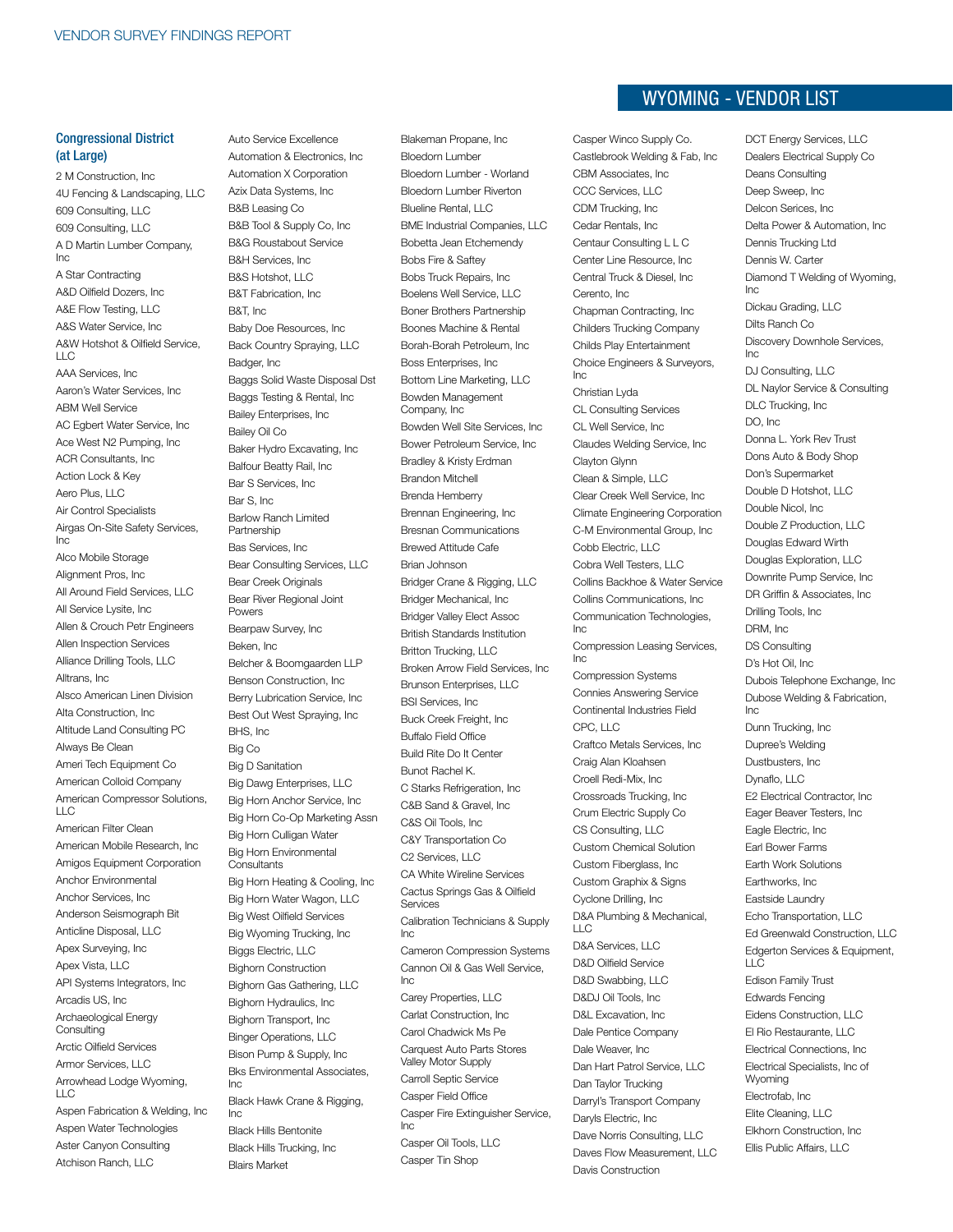Elmore & Elmore Wireline Service, Inc. Emery Septic Tank Pumping, LLC Emily Shepperson, Successor Tste Emit Technologies, Inc Enerflex Energy Systems, Inc Energy Enterprise Services, Inc Energy Equipment & Supply, Inc Energy Transportation, Inc Engine Accessories & Controls Environmental Sales & Service, Inc ETO Corporation Evanston Park & Recreation **District** Exact Air Compliance Systems, Inc Excel Drilling, Inc Exploration, Inc Exterran Water Management Extreme Pump Solutions, Inc Facts, Inc Falcon Pump & Supply Falcon Pump & Supply Far Out Weed Control, Inc Farmer Brothers Coffee Farmers Cooperative Assn Fencetrak, Inc FFC Fox Family Cleaning, LLC Fiber Chem, Inc First American Title Insurance Co First Place Cellular Five E's Services, Inc Flanders Electric Motor Service, Inc Flightline Aviation Services, Inc Flogistix Wyoming, LLC Flower Exchange Floyd Land & Livestock, Inc Fluid Pro, LLC FMC Technologies, Inc Folsom & Associates, Inc Food Science Club Four Spear Contracting, LLC Fox Field Services, LLC Frac Tanks By Bryson, Inc Frandson Safety, Inc Frear Consulting, Inc Fred Trujillo Freedom Oilfield Services, Inc Fremont Beverages, Inc Fremont County Community College District Freund Construction, Inc Frontier Compression Services, Inc Frontier Heat Treating, LLC Frontier Tire & Alignment, LLC Fuller Construction, Inc Fuller Construction, Inc Fuller Livestock

G&J Hot Oiling, Inc Gary Holsan Gas Drive Global US, Inc Gas-Tech GCC Rentals Gene R. George & Associates, Inc Generators of Gillette, Inc George Etchemendy George Lebar Geotec Industrial Supply Gerald M. Morel Get Up & Go Hotshot Trucking,  $\sqcup$  C Gillette Contractor Supply, Inc Gillette Gun Club Gillette Printing Co, Inc Gillette Steel Center, Inc Git-R-Done Sanitation, Inc Global Artificial Lift Global Propane of Wyoming Global Specialized Services, Lld GM Oilfield Services, Inc Goat Green, LLC Goolsby Finley & Associates,  $\sqcup$  C Grainger Grease Wood Water Systems Great Basin Enterprises Great Divide Consulting, Inc Green Bit & Tool, Inc Greene Enterprises, Inc Greene's Energy Services, Inc Greenline Equipment, LLC Greenway Parts Cleaning & Filtratio Greer Services Gregory Lee Oertel Greg's Welding, Inc Greiner Motor Company Grieve Enterprises, LLC Grizzly Services, Inc Grouse Mountain Environmental Consultants, LLC Guardian (A Division of Greene's Energy Group LLC ) Gyphaul Transport, Inc H&N Gold Field Service, Inc Hammer Electronics, Inc Hansen Riverbend Ranch, LLC Hardy Enterprises, Ltd Harlan's Plumbing & Heating Harns Tank Strapping Services, LLC Hasco Industrial Supply Hawg Tools Hawkeye Completion Services, LLC Hawkeye Oilfield Supply, LLC Hayden-Wing Associates, LLC Haygood, Inc Haystacks, Inc HB Lee Construction Co, Inc

Heath Consulting, Inc Henson Fencing & Construction Heppner Consulting, LLC Hico, LLC High Country Crane Service High Country Fabrication, Inc High Country Industrial Corporation High Country Oilfield Services, Inc High Country Welding, LLC High Desert Services High Desert Services, Inc High Desert Welding & Machine,  $\sqcup$  C High Mountain Inspection Services, Inc High Plains Power, Inc High Plains Transport, LLC High Plains Weed Control High Plains, Inc Hildreth Well Service, LLC Hill Crest Auto Body Hladky Construction Corporation Hoerbiger Service, Inc Hoglin Engineering Holgates Backhoe Service, Inc Homax Oil Sales, Inc Honnen Equipment Co Hoover & Stacy, Inc Hoppermetals Hose & Rubber Supply, Inc Howard Inspection Service Howard Supply Co Howards Tubular Service HR Moore Consulting Hudson Contracting Huff Sanitation, Inc Hughes Enterprises, Inc Hungry Dog Hunting Energy Services Drilling Tools, Inc Hurricane Enterprise, LLC Iberlin Ranch Limited Partnership Ice House IGO Oil & Gas Services, Inc IGO Oil Field Service, Inc Inberg-Miller Engineers Independent Automation & **Control** Indian Hills Apartments Industria Planning & Consulting Industrial Alternator & Starter, Inc Industrial Co Wyoming, Inc Industrial Crating International, LLC Industrial Engine Service Industrial Hoist & Crane Industrial Measurement & Control, Inc Industrial Screen & Maintenance, Inc Industrial Welding & Construction

## Wyoming - VENDOR LIST

Infinity Power & Controls, Inc Insight Services, Inc Instrument & Equipment Technicians, LLC Insulation, Inc Insulation, Inc Integrated Production Services, Inc Intermountain Electric Service,  $Inc$ Intermountain Motor Sales, Inc Inter-Mountain Pipe & Threading Co. International Technifab InternationaLPipeline Consultants Intertech Environmental & Engineering, LLC Irene Ranch, LLC Iron Man Anchor Service, LLC Isenberger Land, LLC ITC Electrical Technologies J Pro Cleaning, LLC J&A Enterprises, LLC J&E Oilfield Service, LLC J&M Enterprises J&M Trucking, Inc Jace Water Service, Inc Jack's Truck & Equipment, Inc Jadeco, Inc James H. Wolff Jasons Welding, Inc JC Energy Services, LLC JC Well Service, LLC JDL Services, LLC JDS Electric, LLC JD's Pumping Unit Service, LLC Jeffrey C. Gosman Jerri Slocum Jerry M. Brown, Inc Jerry's Welding Service, Inc Jet Services JFW Corporation JH Kaspar Oil Co Jiffy Rental Center Jim's Water Service, Inc JJ Consulting JL Pumping Unit & Crane JN Field Services, LLC John Bunning Transfer Company, Inc John O. Christensen Johnson Controls, Inc Josh Christianson JPB JR Trucking, Inc JRB Trucking, LLC JS Rankin Ranches, Inc JTM Equipment, LLC JW Measurement Company JW Williams, Inc K&M Energy Services, Inc

KA Sullivan Welding Kaman Industrial Technologies Corporation Kauppi Wireline Service, Inc Keeper Kennedy Ace Hardware Kenyon Trucking, Inc Kermit John Jess II Kerry D. Hayden Kerry Meznarich Key Energy Services, LLC Keyhole Technologies, LLC Kilts Contracting, Inc Kilts Trucking Kimzey Casing Service, LLC King Electric, Inc Kissack Water & Oil Services, Inc Kkat Oilfield Service, Inc Knecht Home Center of Gillette W<sub>v</sub> Knight Technologies, Inc Koehlers Wild Game KR Training & Consulting, LLC Kraft Petroleum Services, Inc Kuhbacher Trucking, Inc Kurt Lyman B&H Services, Inc L&H Industrial L&J Motor L&L Electric L&L Enterprises L&L Oilfield Service, Inc L&P Equipment & Repair L&W Janitorial L.B. Putman Laird Sanitation, LLC Lakeway Laundromat Land Surveying, Inc Lander Gourmet Catering Lange Enterprises Larry Brannan Trucking Larrys Welding, LLC Law Office of Craig Newman LD Contracting Lee Moore Land, LLC Lees Operating Service, Inc Leftovers, Inc Legend Services Pressure Control, Inc Lewis Surveying, LLC Lewis Trucking, Inc Linch Environmental Contractors, Inc. Lindsay Backhoe Service Lindstadt Construction Line Finders, Inc Lintons Big R Little 58, LLC LL Kidd Drilling Consultants, LLC LNL Consulting Lo Gear Trucking, LLC Loadout, Inc Lock Tite Anchor Company, Inc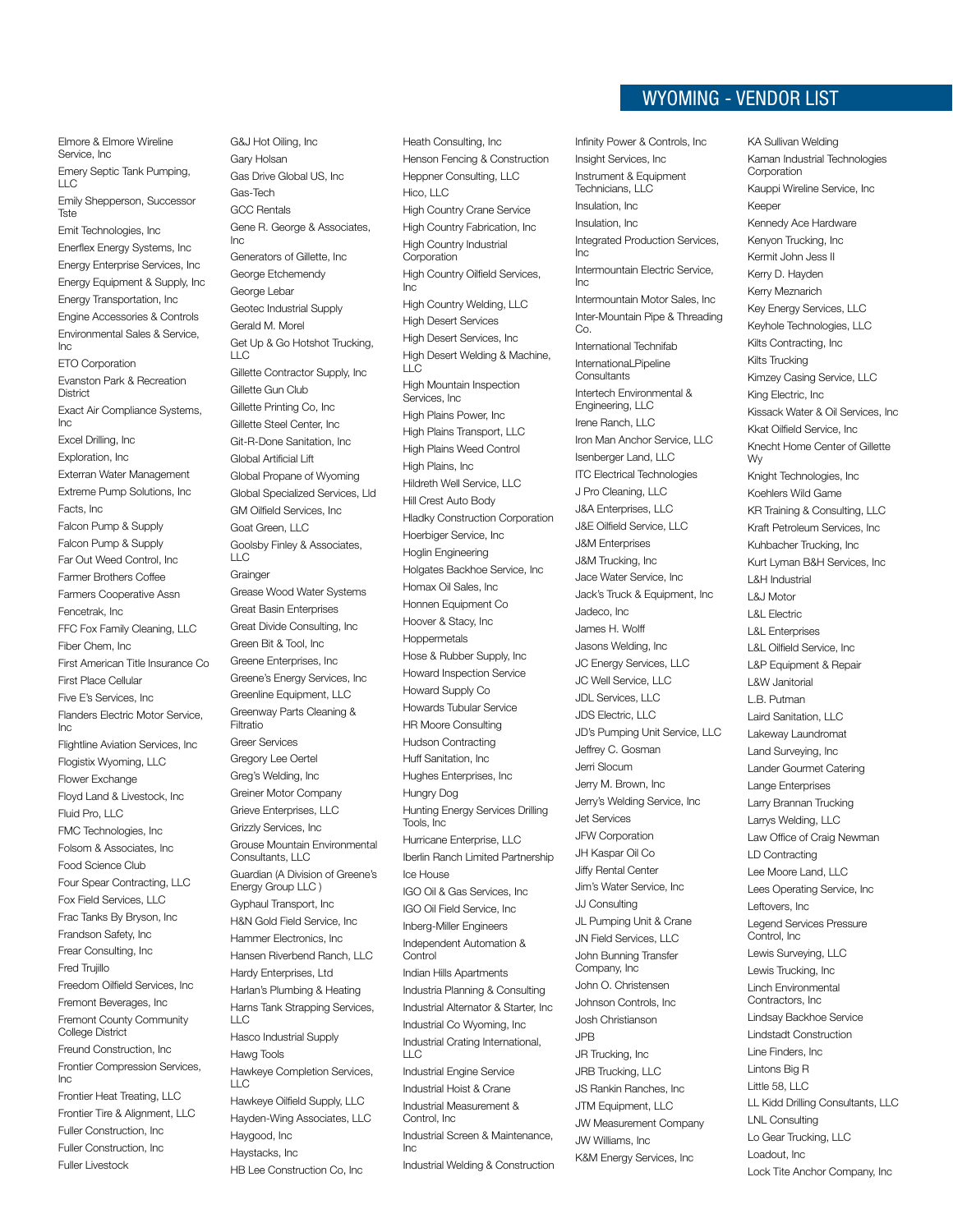Lockhart Federal Unit Service Lost Circulation Spec, Inc Lowham Walsh Engineering & Environ Services, LLC Ltd Energy Service, LLC Lyn George Consulting M&M Oilfield Service, Inc M&M Transport Hotshot Service M&M Well Service, LLC M&N Equipment, LLC M&T Cleaning, Inc Machine Products, Inc Maddock Enterprises, Inc Maggie's Cafe Magna Energy Services, LLC Majors Equipment Matin Lumber Truss Plant Matthew Idler Photography MBS Daylighting Services, LLC MC Drilling, Inc. McCumber Well Service, Inc McJunkin Red Man Corporation McKendree Trucking, Inc Mechanical Field Services, LLC Melgaard Construction Co, Inc Mels Water Services, Inc MG Oil Gillette Michaels Fence & Supply, Inc Midnight Oil Field Services, LLC Mike Toney Consulting, LLC Mike's Bop Service, Inc Millennium Pump Repairs, Inc Miller Enterprises, Inc Millers Fabrication & Const, Inc Mining Electrical Services, LLC MJ Drilling, Inc Mobile & Dakotaland Auto-Glass, Inc Mobile Concrete, Inc Moneyhun Equipment Sales & **Service** Moneyhun Field Services, Inc Monson Janitorial Services, Inc Montgomery Construction, Inc Moore Land Company, LLC Moose Creek Catering Morcon Industrial Specialty, Inc Morningstar Computer Services Moser Engine Service, Inc Motion Industries, Inc Motor Supply, Inc Mountain Mud Service & Supply, Inc Mountain States Oilfield Mountain States Pressure Service, Inc Mountain States Water Service Mountain Valley Livestock, Inc Mountain West Business Solutions

MPI Warehouse Specialty Co, Inc

MRF Consulting Group, LLC MRJ Consulting, Inc Murdoch Oil, Inc Murdoch's Ranch & Home **Supply** Nalco Fab Tech, LLC National Oilwell Varco LP NE Wyoming Soil Treatment, LLC Nelson Engineering Company NEW Electric, Inc New Process, Inc New Tech Inspection Nicks Heaten & A Beaten Welding Service, LLC Nicro Plating Nine Mile Land Company Niobrara Electric Association Nix Signs N-Line Service, Inc Noble Construction, Inc Nona D Montgomery Noonan Land Services, Inc Norco, Inc North Star Energy & Construction, LLC Northern Lights Energy **Companies** Northern Production Company, Inc Northrop Boiler Works, LLC Northwinds of Wyoming, Inc Norton Oil Tool Co Nosrod Services Nov Fluids Services, Nov - Md **Totco** Nova Tuboscope, XL Hardbanding & Fabrication NSA Excavating, LLC Oasis Emission Consultants, Inc Occupational Health Testing Office Outlet Oil & Gas Conservation Commission Oil & Gas Equipment Consulting Oliver Rig Service, Inc One-Call of Wyoming Onsite Services, LLC Outlaw Oil & Field Services, LLC Overhead Door Co of Gillette Overthrust Gun Club P&S Machine, Inc P. Seilaff Trucking & Oilfield Services, LLC Pacer Energy, LLC Pacific Steel & Recycling Page Plus Paintbrush Services Parkers Floor Service, Inc Pat Avery Real Estate Pathfinder Inspections & Field Services, LLC Pats Roustabout Service, Inc

Patterson Trucking PC Transport, Inc PE Grosch Construction, Inc Pearson Oil Co, Inc Perry Brothers Trucking, Inc Peterbilt of Wyoming Petroleum Association of Wyoming Philips Welding Service, Inc Phoenix Consulting, Inc Pine Bluffs Gravel & Excavating, Inc Pinedale Auto Supply Pinedale Properties, Inc Pioneer Concrete Pumping, Inc Pioneer Gasket of Wyoming, Inc Piping Specialties Co, Inc Pitmen Inspection Services Platte River Inspection Service Plus Electric, Inc PMN Investments, Inc Poco Partnership Poke's Mercantile, LLC Pokeys Barbque & Smokehouse Polar Bear Water Treatment, LLC Port A Pots By TDS Powder River Energy **Corporation** Powder River Energy Corporation Powder River Heat/Air Cond, Inc Powder River Office Supply, Inc Powder River Power, Inc Power Service of Montana, Inc Power Service of North Dakota, Inc Power Service of Utah, Inc Power Service, Inc Precision Analysis, LLC Precision Measurement, Inc Precision Well Service, Inc Premier Powerplants & Pumps, Inc Pro Wireline, Inc Process Power & Control, Inc Prod Systems Sls & Service, Inc Professional & Affordable Janitoria Professional Rig Services, Inc Project Works, LLC Pro-Kote Engineering & Supply Co Pro-Maac Systems, Inc Pronghorn Production Services Pronto Propak Energy Services USA, Inc PS Services, LLC Pullen Services, LLC Pullmax, Inc Pump Pro, Inc Pumpkin Buttes Wastewater Quadna A DXP Co

#### Wyoming - VENDOR LIST

Quadna, Inc Quality Agg & Construction, Inc Quest Coring USA, Inc Quest Drilling Fluids, Inc **Quickspace** R Bar R Trucking, Inc R&G Electric, Inc R&J Technical Services, LLC R&M Welding, Inc R&R Drill Bit Service, LLC R&R Investments, Inc R&R Rig Service, LLC R&R Services, Inc R&S Well Service, Inc Raine Welding & Fabrication Ranchhand Welding & Fabrication, Inc Randy R. Pitt Construction, Inc Rapid Wire, LLC Rat Hole Drilling Rat Hole Managers, Inc Rat Pac Enterprises, Inc Rattlesnake Field Services, LLC Rawhide Services, LLC Rawhide Well Service, LLC Razor City Locksmith Razor City Rental RC Lock & Key Ready Livestock, LLC Ready Oilfield Service, Inc Ready Oilfield Service, Inc Real Kleen Janitorial Services, Inc Rebel Testing, Inc Record Supply, Inc - Napa Auto Parts Red Creek Corporation Red Desert Insta-Care Red Horse Oil Co, Inc Redi Project Services, LLC Reed J. Suchy Rellstab Services, Inc Remax Horizon Realty Renegade Services Research Factory, LLC Respond First Aid Systems of WY Rexel, Inc Richard S. Logan Trucking, Inc Richards Construction, Inc Richardson Trucking, Inc Rick Collier Rig Cleaners, Inc Rig Transportation, LLC Riverton Ace Hardware Riverton Ready Mix Riverton Tire & Oil Company RJ Oilfield, Inc RMR RMS Instrument & Electric, LLC Road Runner Service & Supply Roaring Fork Corporation

Robert P Maser Consulting, Inc Robert R. Roush Robert Wallis Robert's Field Service Robertson Transportation, Inc Robinson Energy, LLC Robinson Ranch Co, LLC Rock Hound Oilfield Services, LLC Rock Springs Field Office Rock Springs Grazing Association Rock Springs Winlectric Co Rocky Mountain Bank Rocky Mountain Casing Crews Rocky Mountain Envirotech, LLC Rocky Mountain Industrial **Supply** Rocky Mountain Oilfield Warehouse, Inc Rocky Mountain Pre Mix Concrete, Inc Rocky Mountain Propane Rocky Mountain Wash, LLC Rocky Mountain Wildcatters Rosss Anchors Plus, Inc Roundtop Pump & Supply, LLC RP Oilfield Service, Inc RP Services, LLC RR Services, LLC RT Communications, Inc RT Meter Service, LLC Rummel's Oilfield Services, Inc RW Trucking, LLC Ryan Sanitation Co, LLC S&K Safety Tools, Inc S&S Contracting, Inc S3 Power Safety-Kleen Systems, Inc Saf-X, LLC Salt Creek Supply Salt Creek Welding, Inc Salt Wells Ranch & Prod Service, Inc Schneider Services, Inc Schulte Ta Schultz & Belcher LLP Schultz & Schultz LLP Schwitzers Night & Day Trucking, Inc Scott Hight Scott Ranches, LLC Scott's Hot Shot, LLC Scott's Welding & Fabrication, Inc Searle Bros Construction Co Sentry Services, LLC Serel Kay Printing Sheehan Trucking, Inc Sheet Metal Specialties, Inc **Shelco** Shepards